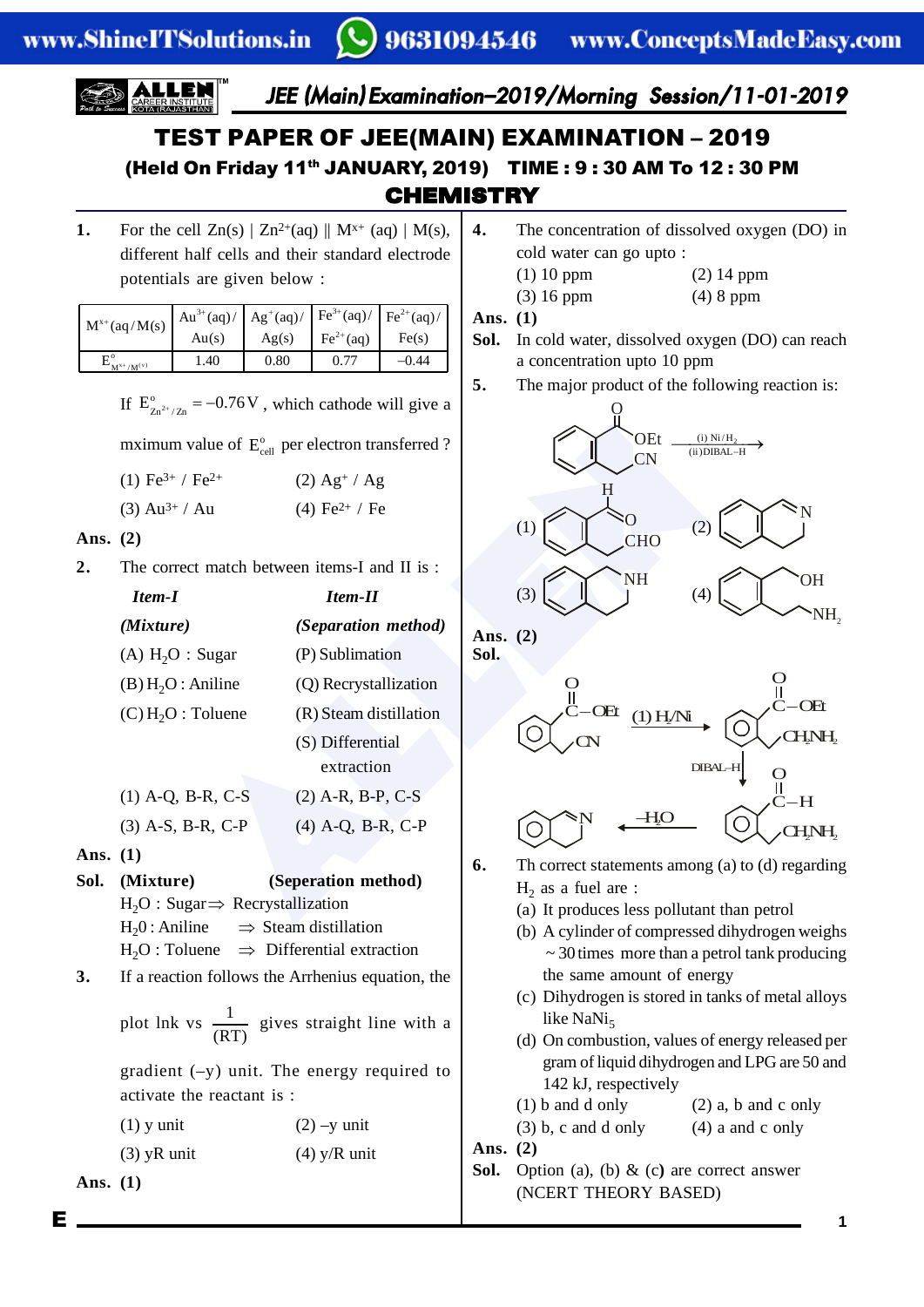#### 9631094546 www.ConceptsMadeEasy.com

# JEE (Main) Examination–2019/Morning Session/11-01-2019

HO

**7.** The major poduct of the following reaction is:



**Ans. (1)**

**Sol.**



**8.** The element that usually does not show variable oxidation states is :

(1) V (2) Ti (3) Sc (4) Cu

**Ans. (3)**

**Sol.** Usally Sc(Scandium) does not show variable oxidation states.

Most common oxidation states of :

- (i)  $Sc : +3$
- (ii)  $V : +2, +3, +4, +5$
- $(iii)$  Ti :  $+2, +3, +4$
- $(iv)$  Cu : +1, +2
- **9.** An organic compound is estimated through Dumus method and was found to evolve 6 moles of  $CO<sub>2</sub>$ . 4 moles of  $H_2O$  and 1 mole of nitrogen gas. The formula of the compound is :

(1) 
$$
C_{12}H_8N
$$
  
(2)  $C_{12}H_8N_2$   
(3)  $C_6H_8N$   
(4)  $C_6H_8N_2$ 

**Ans. (4)**

**Sol.** 
$$
[C_xH_yN_z] \xrightarrow{\text{Duma}} 6CO_2 + 4H_2O + N_2
$$
  
Hence,  $C_6H_8N_2$ 

**10.** The major product of the following reaction is :



**Sol.**  $\overline{\text{CH}}$ O  $\mathrm{G}_{\mathrm{H}_3}$  $(1)$  KMnO<sub>4</sub>/ OH $\triangle$ (dil) COOH COOH

**11.** Among the following compound which one is found in RNA ?



N H

**O** 

NH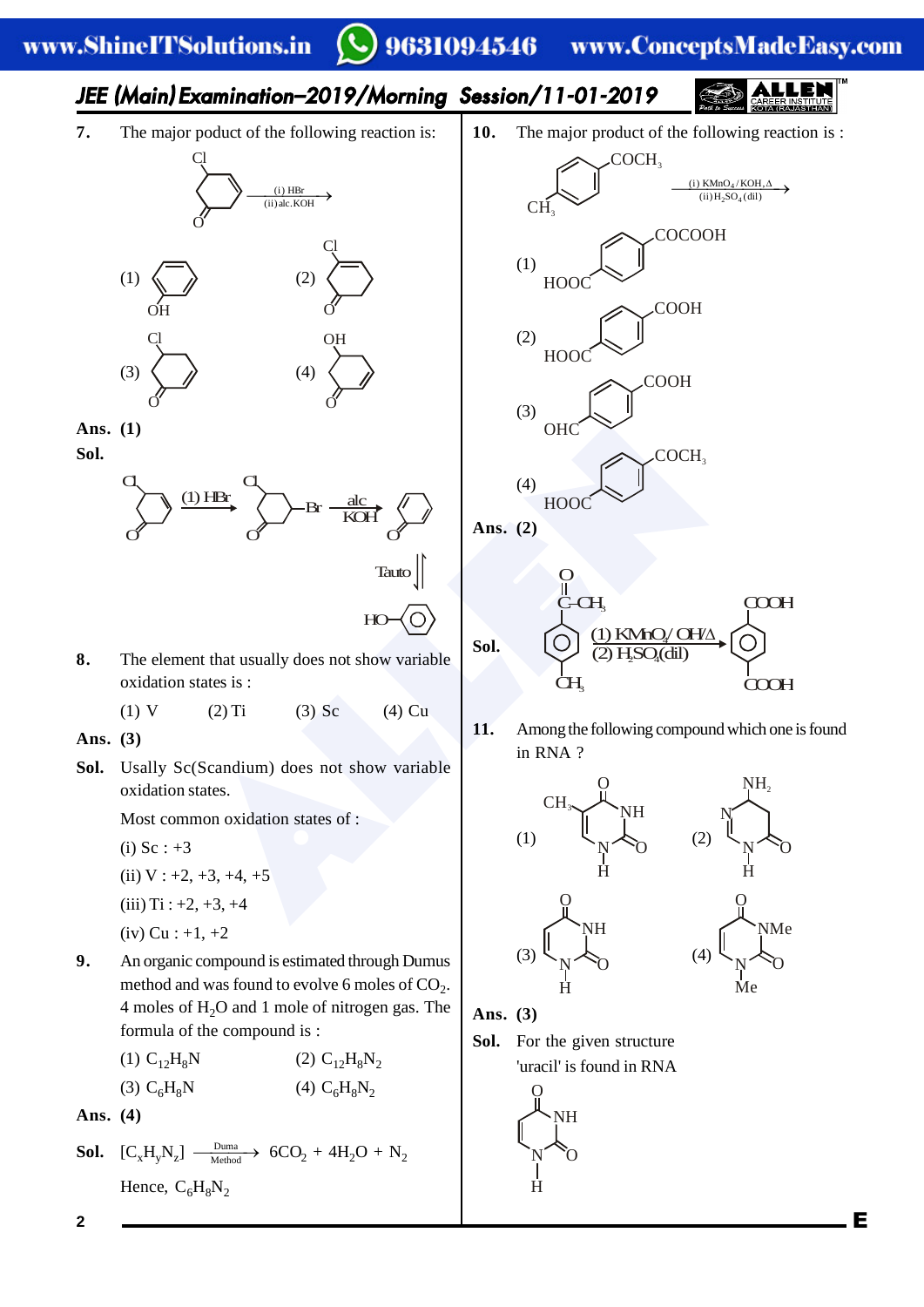|                                                                                                                                                                                                                                                                                                                                                            |                                                                                                                                                                                                                                                                                                                                                                                                                                                                                                                                                                |                                                 |                                                                                                                                                                                                                                                                                                                                                                                                                                                                                                                            | JEE (Main) Examination-2019/Morning Session/11-01-2019                                                                                                                                                                                                                                                                                                                                   |
|------------------------------------------------------------------------------------------------------------------------------------------------------------------------------------------------------------------------------------------------------------------------------------------------------------------------------------------------------------|----------------------------------------------------------------------------------------------------------------------------------------------------------------------------------------------------------------------------------------------------------------------------------------------------------------------------------------------------------------------------------------------------------------------------------------------------------------------------------------------------------------------------------------------------------------|-------------------------------------------------|----------------------------------------------------------------------------------------------------------------------------------------------------------------------------------------------------------------------------------------------------------------------------------------------------------------------------------------------------------------------------------------------------------------------------------------------------------------------------------------------------------------------------|------------------------------------------------------------------------------------------------------------------------------------------------------------------------------------------------------------------------------------------------------------------------------------------------------------------------------------------------------------------------------------------|
| 12.<br>aromatic ?<br>$\oplus$<br>(A)<br>(B)<br>$(1)$ C and D<br>$(3)$ A and C<br>Ans. $(2)$                                                                                                                                                                                                                                                                | Which compound(s) out of the following is/are not<br>$\ominus$<br>(C)<br>(D)<br>$(2)$ B, C and D<br>$(4)$ B<br><b>Sol.</b> out of the given options only $\sum_{n=1}^{\infty}$ is aromatic.<br>Hence $(B)$ , $(C)$ and $(D)$ are not aromatic                                                                                                                                                                                                                                                                                                                  | 15.<br>Ans. $(2)$<br>16.                        | Consider the reaction,<br>$N_2(g) + 3H_2(g) \longrightarrow 2NH_3(g)$<br>(1) $\frac{3^{\frac{3}{2}} K_P^{\frac{1}{2}} P^2}{4}$<br>(3) $\frac{K_P^{\frac{1}{2}} P^2}{16}$<br>$\text{(column B)}$ :<br>Column-A                                                                                                                                                                                                                                                                                                              | The equilibrium constant of the above reaction is<br>$K_{P}$ . If pure ammonia is left to dissociate, the partial<br>pressure of ammonia at equilibrium is given by<br>(Assume that $P_{NH_3} \ll P_{total}$ at equilibrium)<br>(2) $\frac{3^{\frac{3}{2}} K_P^{\frac{1}{2}} P^2}{16}$<br>(4) $\frac{K_P^{\frac{1}{2}} P^2}{4}$<br>Match the ores (Column A) with the metals<br>Column-B |
| 13.<br>is:<br>Item-I<br>(A) Nortehindrone<br>(B) Ofloxacin<br>$(C)$ Equanil<br>$(1)$ A-R, B-P, C-S<br>$(3)$ A-R, B-P, C-R<br>Ans. $(2)$<br>Sol.<br>(A) Norethindrone - Antifertility<br>(B) Ofloaxacin - Anti-Biotic<br>14.<br>$c = 3 \times 10^8$ ms <sup>-1</sup> ]<br>(1) Paschen, $5 \rightarrow 3$<br>(3) Lyman, $\infty \rightarrow 1$<br>Ans. $(2)$ | The correct match between $Item(I)$ and $Item(II)$<br>Item-II<br>(P) Anti-biotic<br>(Q) Anti-fertility<br>(R) Hypertension<br>(S) Analgesics<br>$(2)$ A-Q, B-P, C-R<br>$(4)$ A-Q, B-R, C-S<br>(C) Equanil – Hypertension (traiquilizer)<br>Heat treatment of muscular pain involves radiation<br>of wavelength of about 900 nm. Which spectral<br>line of H-atom is suitable for this purpose?<br>$[R_{\rm H} = 1 \times 10^5$ cm <sup>-1</sup> , h = 6.6 × 10 <sup>-34</sup> Js,<br>(2) Paschen, $\infty \rightarrow 3$<br>(4) Balmer, $\infty \rightarrow 2$ | Ans. $(3)$<br>Sol.<br>17.<br>Ans. $(4)$<br>Sol. | <b>Ores</b><br>(I) Siderite<br>(II) Kaolinite<br>(III) Malachite<br>(IV) Calamine<br>$(1)$ I-b; II-c; III-d; IV-a<br>(2) I-c ; II-d ; III-a ; IV-b<br>(3) I-c; II-d; III-b; IV-a<br>$(4)$ I-a; II-b; III-c; IV-d<br>Siderite : $FeCO3$<br>Kaolinite: $Al_2(OH)_4Si_2O_5$<br>Malachite : $Cu(OH)_{2}$ .CuCO <sub>3</sub><br>Calamine : $ZnCO3$<br>and $S$ is :<br>In a group<br>AR $\uparrow$<br>Atomic radius of $C: 170$ pm<br>Atomic radius of $S: 180$ pm<br>Atomic radius of Al: 184 pm<br>Atomic radius of Cs: 300 pm | <b>Metals</b><br>$(a)$ Zinc<br>(b) Copper<br>$(c)$ Iron<br>(d) Aluminium<br>The correct order of the atomic radii of C, Cs, Al<br>(1) $S < C < A1 < Cs$ (2) $S < C < Cs < AI$<br>(3) $C < S < Cs < A1$ (4) $C < S < A1 < Cs$<br>In a period AR $\downarrow$<br>(AR-Atomic radius)<br>Atomic radii order : $C < S < A1 < Cs$                                                              |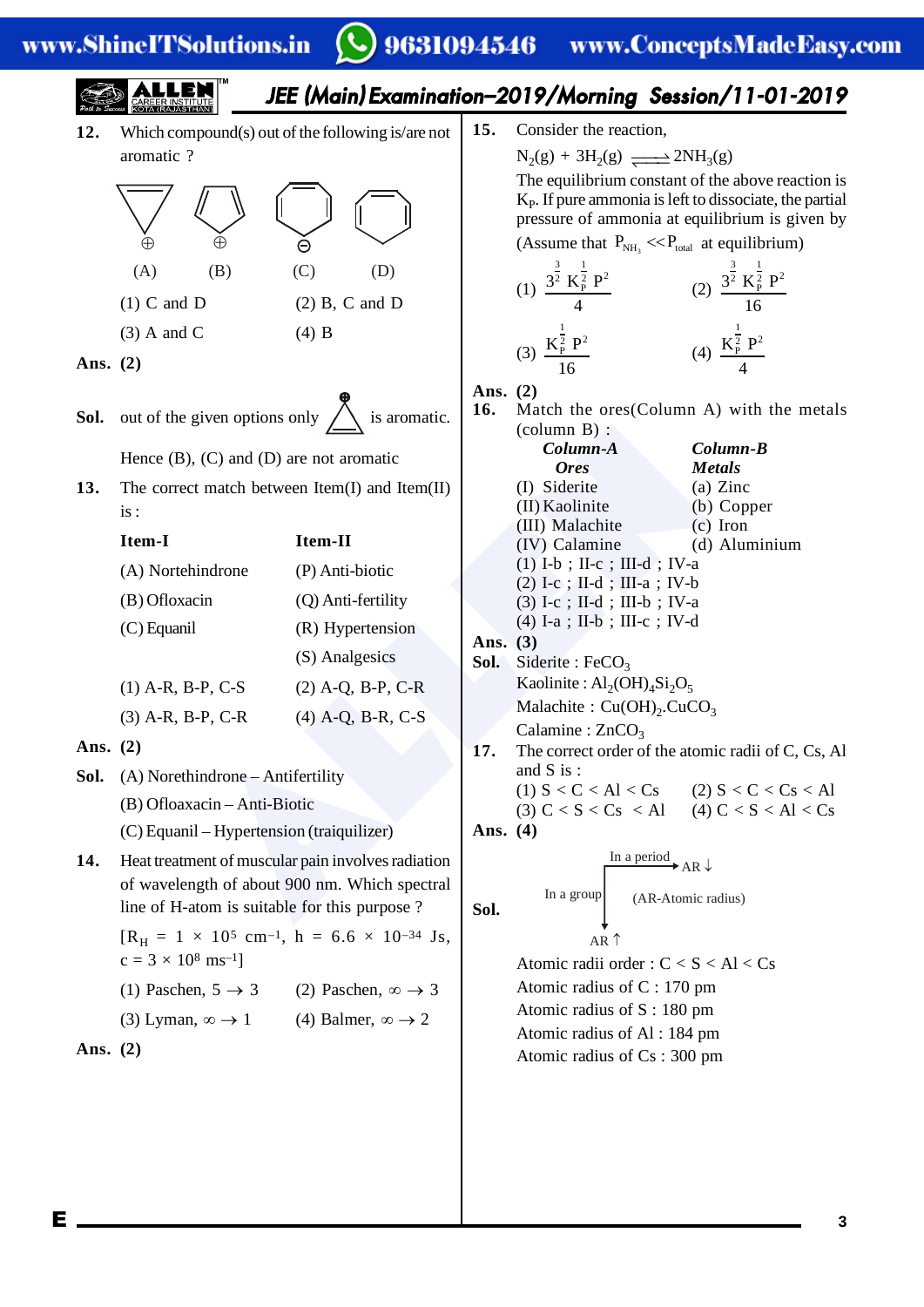#### 9631094546 www.ConceptsMadeEasy.com

# JEE (Main) Examination–2019/Morning Session/11-01-2019

**18.** Match the metals (Column I) with the coordination compound(s) / enzyme(s) (Column II)

| Column-I                        | Column-II                               |  |  |
|---------------------------------|-----------------------------------------|--|--|
| <i>Metals</i>                   | Coordination<br>compound(s) / Enzyme(s) |  |  |
| (A)Co                           | (i) Wilkinson catalyst                  |  |  |
| (B)Zn                           | (ii) Chlorophyll                        |  |  |
| (C) Rh                          | (iii) Vitamin $B_{12}$                  |  |  |
| $(D)$ Mg                        | (iv) Carbonic anhydrase                 |  |  |
| $(1)$ A-ii ; B-i ; C-iv ; D-iii |                                         |  |  |

- (2) A-iii ; B-iv ; C-i ; D-ii
- (3) A-iv ; B-iii ; C-i ; D-ii
- (4) A-i ; B-ii ; C-iii ; D-iv

## **Ans. (2)**

- **Sol.** (i) Wilkinson catalyst :  $RhCl(PPh<sub>3</sub>)<sub>3</sub>$ 
	- (ii) Chlorophyll :  $C_{55}H_{72}O_5N_4Mg$
	- (iii) Vitamin  $B_{12}$ (also known as

cyanocobalamin) contain cobalt.

- (iv) Carbonic anhydrase contains a zinc ion.
- B-ii : C-ii : D-iv<br>
S-ii : C-iii : D-iv<br>
son catalyst : RhCl(PPh<sub>3</sub>)<sub>3</sub><br>
Son catalyst : RhCl(PPh<sub>3</sub>)<sub>3</sub><br>
Ans. (1)<br>
Son catalyst : RhCl(PPh<sub>3</sub>)<sub>3</sub><br>
Ans. (1)<br>
Son catalyst : RhCl(PPh<sub>3</sub>)<sub>3</sub><br>
Son<br>
cannot in B<sub>12</sub>(also known **19.** A 10 mg effervescent tablet contianing sodium bicarbonate and oxalic acid releases 0.25 ml of  $CO<sub>2</sub>$  at T = 298.15 K and p = 1 bar. If molar volume of  $CO_2$  is 25.0 L under such condition, what is the percentage of sodium bicarbonate in each tablet ? [Molar mass of NaHCO<sub>3</sub> = 84 g mol<sup>-1</sup>]

| $(1)$ 16.8 | $(2)$ 8.4  |
|------------|------------|
| $(3)$ 0.84 | $(4)$ 33.6 |

**Ans. (1)**



**20.** The major product of the following reaction is :



**Ans. (1)**

**Sol.**

#### OH OH  $SO.H$ Br /excess <sup>2</sup> Br<sub>y</sub> L<sub>Br</sub>  $+ SO_3$ Due to Ipso attack

**21.** Two blocks of the same metal having same mass and at temperature  $T_1$  and  $T_2$ , respectively. are brought in contact with each other and allowed to attain thermal equilibrium at constant pressure. The change in entropy,  $\Delta S$ , for this process is :

(1) 
$$
2C_{P} \ln \left( \frac{T_{1} + T_{2}}{4T_{1}T_{2}} \right)
$$
 (2)  $2C_{P} \ln \left[ \frac{(T_{1} + T_{2})^{\frac{1}{2}}}{T_{1}T_{2}} \right]$ 

(3) 
$$
C_P \ln \left[ \frac{(T_1 + T_2)^2}{4T_1T_2} \right]
$$
 (4)  $2C_P \ln \left[ \frac{T_1 + T_2}{2T_1T_2} \right]$ 

**Ans. (3)**

**Click Here for JEE Mains & Advanced Free Online Test Practice** https://examination-system. shineitsolutions.in/jee-mains-and[advanced-examination-system/student](https://examination-system.shineitsolutions.in/jee-mains-and-advanced-examination-system/student-login.php) -login.php